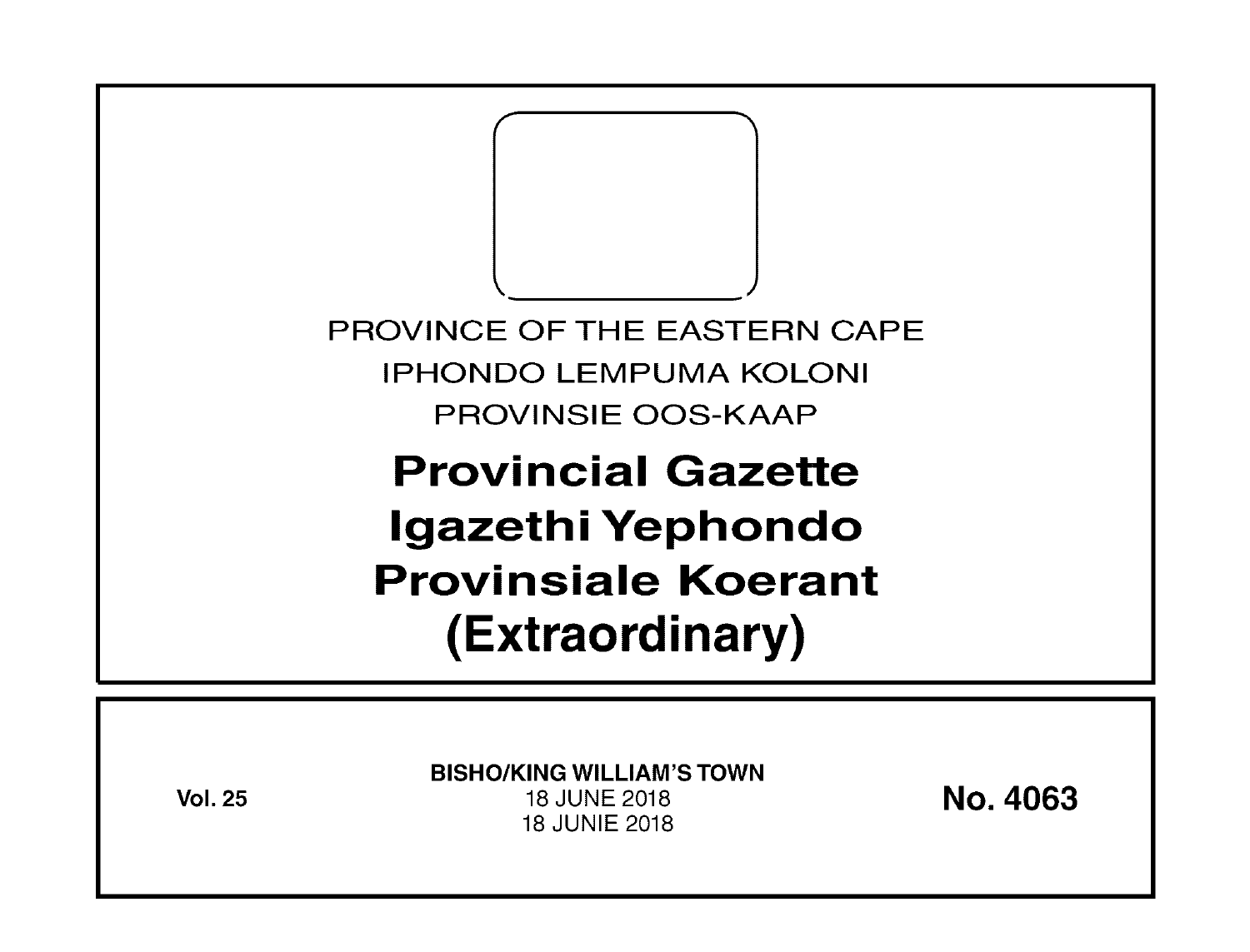## **IMPORTANT NOTICE:**

**THE GOVERNMENT PRINTING WORKS WILL NOT BE HELD RESPONSIBLE FOR ANY ERRORS THAT MIGHT OCCUR DUE TO THE SUBMISSION OF INCOMPLETE I INCORRECT I ILLEGIBLE COPY.** 

**No FUTURE QUERIES WILL BE HANDLED IN CONNECTION WITH THE ABOVE.** 

### **CONTENTS**

|     |                                                                                                    | Gazette | Page |
|-----|----------------------------------------------------------------------------------------------------|---------|------|
|     |                                                                                                    | No.     | No.  |
|     | <b>PROVINCIAL NOTICES • PROVINSIALE KENNISGEWINGS</b>                                              |         |      |
| 105 | Eastern Cape Gambling Board: Final request for proposal for a casino licence: Zone 5, Eastern Cape | 4063    |      |